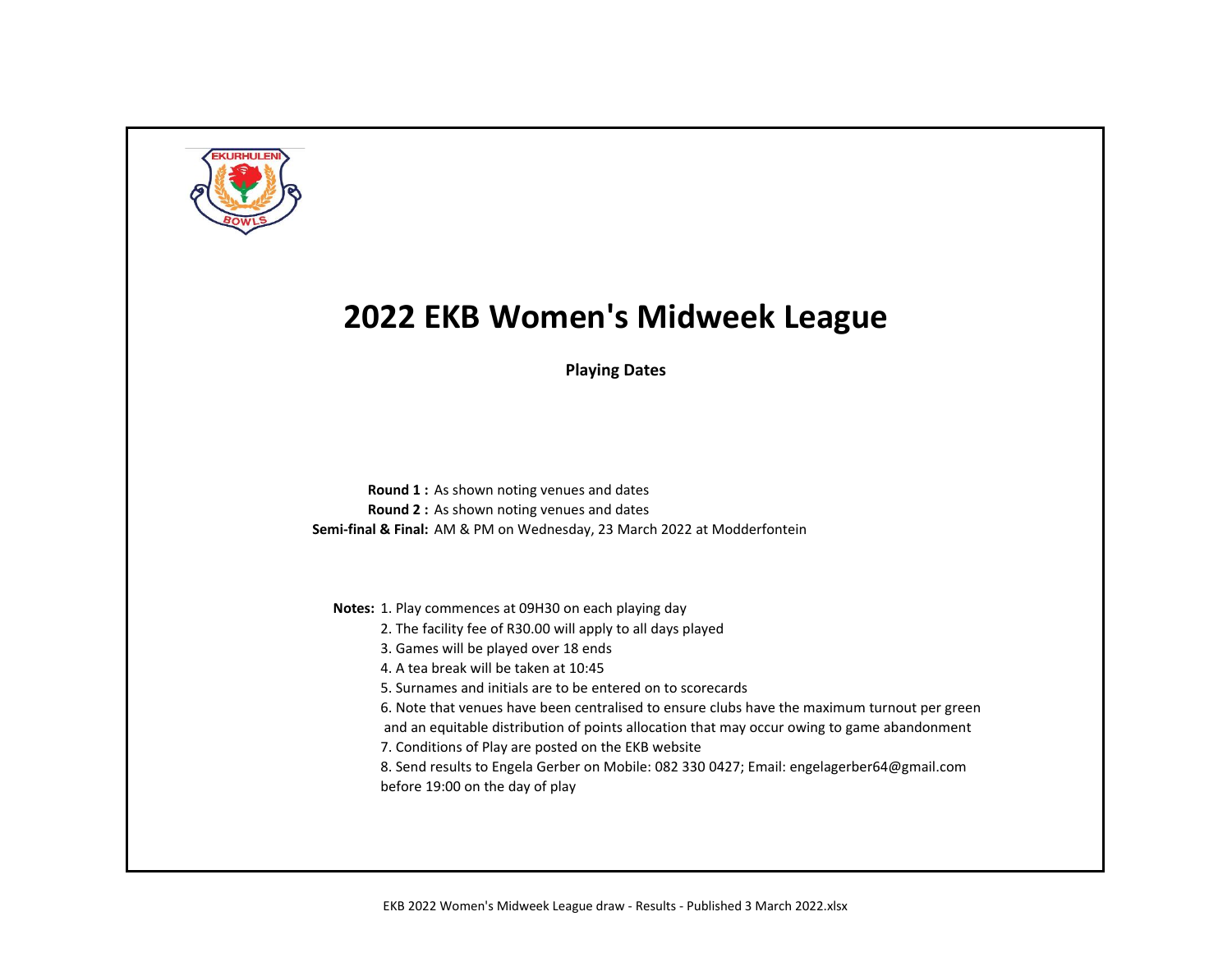

| BOWLS                   | <b>Section A</b><br>G de Jager<br><b>T</b> Hattingh<br>R Mokoena |              |                 |                 |                |                         |                         |                 |                 |                 |                         |                |                        |                 |                |                     |                |                |                 |                |                         |                  |                 |                |                |                |                |                     |                |                |  |  |  |
|-------------------------|------------------------------------------------------------------|--------------|-----------------|-----------------|----------------|-------------------------|-------------------------|-----------------|-----------------|-----------------|-------------------------|----------------|------------------------|-----------------|----------------|---------------------|----------------|----------------|-----------------|----------------|-------------------------|------------------|-----------------|----------------|----------------|----------------|----------------|---------------------|----------------|----------------|--|--|--|
|                         |                                                                  |              | M Egan          |                 |                |                         |                         |                 |                 |                 |                         |                | <b>D</b> Dold          |                 |                |                     |                |                |                 |                |                         |                  | <b>E</b> Nisbet |                |                |                |                |                     |                |                |  |  |  |
|                         |                                                                  |              | <b>Alberton</b> |                 |                |                         |                         | <b>Boksburg</b> |                 |                 |                         |                | <b>Kempton Park</b>    |                 |                | <b>Springs Town</b> |                |                |                 |                |                         | <b>Lake Club</b> |                 |                |                |                |                | <b>Modderbee CS</b> |                |                |  |  |  |
|                         | $\mathbf{1}$                                                     |              |                 | <b>Shots</b>    |                | $\overline{2}$          |                         |                 | <b>Shots</b>    |                 | $\overline{\mathbf{3}}$ |                |                        | <b>Shots</b>    |                | 4                   |                | <b>Shots</b>   |                 |                | 5                       |                  |                 | <b>Shots</b>   |                | 6              |                | <b>Shots</b>        |                |                |  |  |  |
| Date & times            | Opp.                                                             | Rink         | $\overline{5}$  | Against         | Points         | Opp.                    | Rink                    | 효               | <b>Against</b>  | Points          | Opp.                    | Rink           | ğ                      | Against         | Points         | Opp.                | Rink           | Ĕō             | Against         | Points         | Opp.                    | Rink             | έŏ              | Against        | Points         | Opp.           | Rink           | $\tilde{e}$         | <b>Against</b> | Points         |  |  |  |
| Round: 1                |                                                                  |              |                 |                 |                |                         |                         |                 |                 |                 |                         |                |                        |                 |                |                     |                |                |                 |                |                         |                  |                 |                |                |                |                |                     |                |                |  |  |  |
| Alberton, 5 Jan 22      | $\mathbf{2}$                                                     | 61           | 18              | 12              | $\overline{2}$ | $1\vert$                | 6                       | 12              | 18              | $\overline{0}$  | 4 <sup>1</sup>          | 2              | 12                     | 29              | $\overline{0}$ | 3                   | $\mathbf{2}$   | 29             | 12              | $\overline{2}$ | 6 <sup>1</sup>          | 4                | 32              | 5 <sub>l</sub> | $\overline{2}$ | 51             | 41             | 5 <sub>l</sub>      | 32             | 0              |  |  |  |
| Boksburg, 12 Jan 22     | $\overline{\mathbf{3}}$                                          | 5            | 24              | 10 <sup>1</sup> | $\overline{2}$ | 6                       | $\overline{\mathbf{3}}$ | 26              | 7 <sup>1</sup>  | $\overline{2}$  | $1\vert$                | 51             | 10 <sup>1</sup>        | 24              | $\overline{0}$ | 51                  | 6              | 14             | 15              | $\overline{0}$ | 4                       | 6 <sup>1</sup>   | 15              | 14             | $\overline{2}$ | 2              | $\mathbf{3}$   | 7                   | 26             | $\Omega$       |  |  |  |
| Kempton Park, 19 Jan 22 | $\overline{4}$                                                   | 4            | 10 <sup>1</sup> | 10              |                | 5                       | $\mathbf{2}$            | 10 <sup>1</sup> | 10 <sup>1</sup> | 1 <sup>1</sup>  | <b>6</b>                | $1\vert$       | 10 <sup>1</sup>        | 10 <sup>1</sup> | $1\vert$       | 11                  | 4              | 10             | 10 <sup>1</sup> | 1              | $\overline{2}$          | $\overline{2}$   | 10              | 10             |                | 3              | 1I             | 10                  | 10             | 1              |  |  |  |
| Springs Town, 26 Jan 22 | 5 <sub>l</sub>                                                   | 1            | 18              | 13              |                | 3                       | 4                       | 15              | 12              | $\overline{2}$  | $\overline{2}$          | 4              | 12                     | 15              | $\Omega$       | 6 <sup>1</sup>      | 5              | 28             | 9               | $\overline{2}$ | 1                       | 1                | 13              | 18             | $\Omega$       | 4              | 51             | 9                   | 28             | 0              |  |  |  |
| Lake Club, 2 Feb 22     | 61                                                               | 2            | 25              | 9               | $\overline{2}$ | $\overline{4}$          | 1                       | 18              | 14              | $\overline{2}$  | 5 <sup>1</sup>          | 31             | 12                     | 19              | $\Omega$       | $\overline{2}$      | $\mathbf{1}$   | 14             | 18              | $\overline{0}$ | $\mathbf{3}$            | 3 <sup>1</sup>   | 19              | 12             | 21             | 1 <sup>1</sup> | 21             | 9                   | 25             | $\overline{0}$ |  |  |  |
| Round: 2                |                                                                  |              |                 |                 |                |                         |                         |                 |                 |                 |                         |                |                        |                 |                |                     |                |                |                 |                |                         |                  |                 |                |                |                |                |                     |                |                |  |  |  |
| Alberton, 9 Feb 22      | $\overline{2}$                                                   | $\mathbf{1}$ | 20              | 17              | $\overline{2}$ | $\mathbf{1}$            | $\mathbf{1}$            | 17              | 20              | $\overline{0}$  | $\overline{4}$          | 5              | 13                     | 23              | $\overline{0}$ | 3                   | 5              | 23             | 13              | $\overline{2}$ | 6 <sup>1</sup>          | 31               | 26              | 8              | 21             | 51             | 31             | 8                   | 26             | $\overline{0}$ |  |  |  |
| Boksburg, 16 Feb 22     | $\overline{\mathbf{3}}$                                          | $\mathbf{2}$ | 31              | 10              | $\overline{2}$ | 6 <sup>1</sup>          | 4                       | <b>16</b>       | 14              | 2               | 1                       | $\mathbf{2}$   | 10                     | 31              | $\Omega$       | 5 <sub>l</sub>      | $\mathbf{1}$   | 23             | 12              | $\overline{2}$ | 4                       | 1                | 12              | 23             | $\Omega$       | $\mathbf{2}$   |                | 14                  | 16             | 0              |  |  |  |
| Kempton Park, 23 Feb 22 | $\overline{4}$                                                   | 3            | 25              | 6               | $\overline{2}$ | 5 <sub>l</sub>          | 5                       | 18              | 21              | $\overline{0}$  | 6                       | 6              | 10                     | 14              | $\overline{0}$ | $\mathbf{1}$        | 3              | 6              | 25              | $\overline{0}$ | $\overline{2}$          | 5                | 21              | 18             | $\overline{2}$ | 3              | 6 <sup>1</sup> | 14                  | 10             | $\overline{2}$ |  |  |  |
| Springs Town, 2 Mar 22  | 5                                                                | 61           | 10              | 10 <sup>1</sup> |                | $\overline{\mathbf{3}}$ | 31                      | 10 <sup>1</sup> | 10              | 1               | 2 <sub>l</sub>          | 3 <sup>1</sup> | 10                     | 10              | $1\vert$       | 6 <sup>1</sup>      | $\mathbf{2}$   | 10             | 10              | 1              | 1                       | 6                | 10              | 10             |                | 4              | $\mathbf{2}$   | 10                  | 10             | $\mathbf{1}$   |  |  |  |
| Lake Club, 16 Mar 22    | 6                                                                | 5            |                 |                 | 0              | 4                       | 6                       |                 |                 | $\Omega$        | 5                       | 4              |                        |                 | $\Omega$       | $\mathbf{2}$        | 6 <sup>1</sup> | $\overline{0}$ | 0               | $\mathbf 0$    | $\overline{\mathbf{3}}$ | 4                | 0               | $\mathbf 0$    | $\Omega$       | 1 <sup>1</sup> | 51             | $\Omega$            | $\overline{0}$ | 0              |  |  |  |
|                         |                                                                  |              | <b>181</b>      |                 | 97 16          |                         |                         |                 | 142 126         | 10 <sup>1</sup> |                         |                |                        | 99 175          | 2 <sup>1</sup> |                     |                |                | 157 124 10      |                |                         |                  |                 | 158 118        | 12             |                |                |                     | 86 183         | 4              |  |  |  |
|                         |                                                                  | Shot Diff.   |                 | 84              |                |                         | Shot Diff.              |                 | 16              |                 |                         |                | Shot Diff. -76         |                 |                |                     | Shot Diff.     |                | 33              |                |                         |                  | Shot Diff.      | 40             |                |                |                | Shot Diff. -97      |                |                |  |  |  |
|                         |                                                                  |              | Shot % 1,87     |                 |                |                         |                         | Shot % 1,13     |                 |                 |                         |                | Shot % 0,57            |                 |                |                     |                | Shot % 1,27    |                 |                |                         |                  | Shot % 1,34     |                |                |                |                | Shot % 0,47         |                |                |  |  |  |
|                         |                                                                  |              |                 |                 |                |                         |                         |                 |                 |                 |                         |                | <b>Section winner:</b> |                 |                |                     |                |                |                 |                |                         |                  |                 |                |                |                |                |                     |                |                |  |  |  |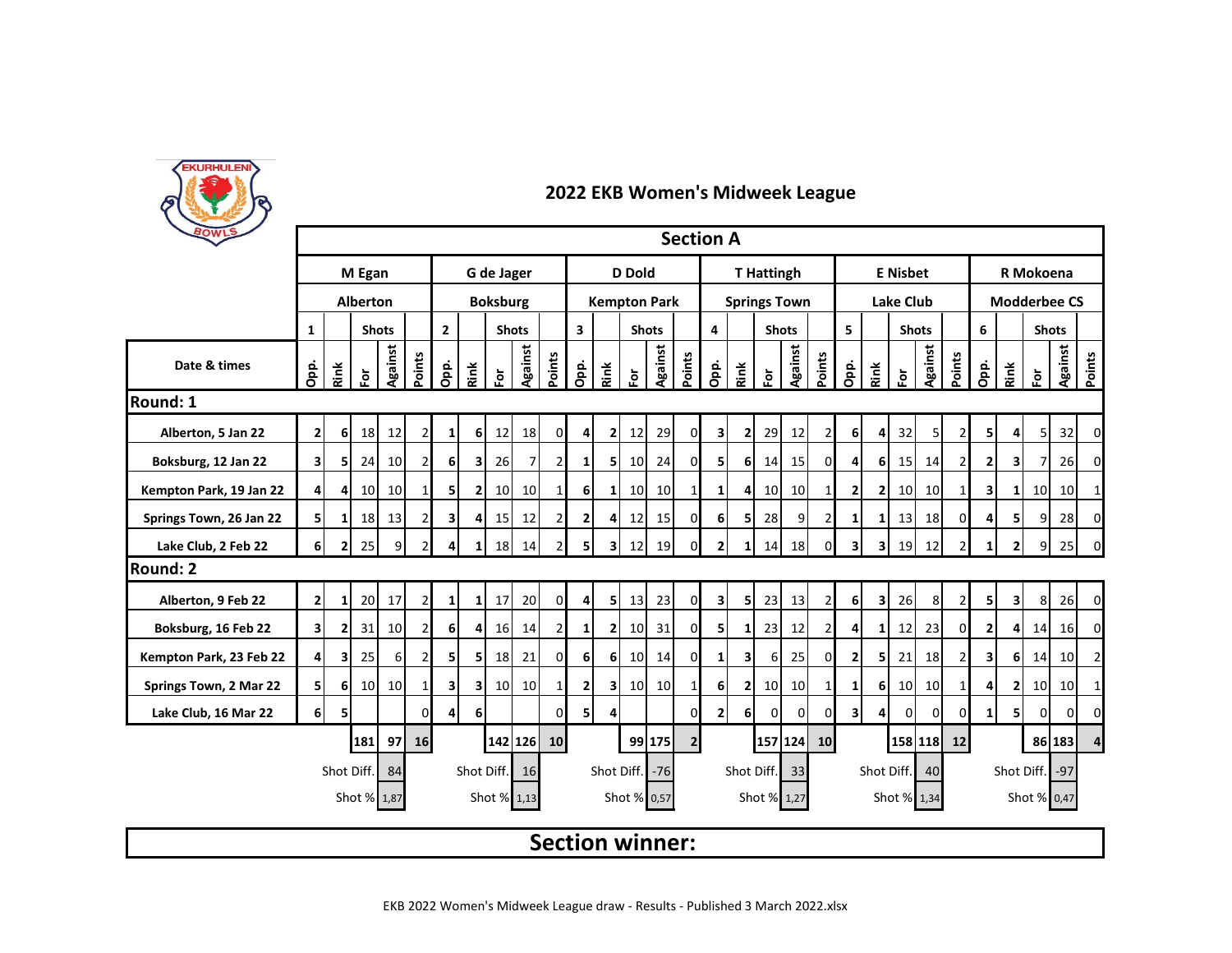

| BOWLS                   | <b>Section B</b><br>C Mills<br><b>E</b> Wilson<br>J Broodryk<br><b>M</b> Rheeder<br><b>E</b> Ragusa<br><b>T</b> Graham |                         |                 |                 |                |                                |                         |                 |                 |                                         |                     |                |                        |                 |                                         |                |                |                 |                     |                |                |                |                           |                 |                |                         |                         |               |                |                |
|-------------------------|------------------------------------------------------------------------------------------------------------------------|-------------------------|-----------------|-----------------|----------------|--------------------------------|-------------------------|-----------------|-----------------|-----------------------------------------|---------------------|----------------|------------------------|-----------------|-----------------------------------------|----------------|----------------|-----------------|---------------------|----------------|----------------|----------------|---------------------------|-----------------|----------------|-------------------------|-------------------------|---------------|----------------|----------------|
|                         |                                                                                                                        |                         |                 |                 |                |                                |                         |                 |                 |                                         |                     |                |                        |                 |                                         |                |                |                 |                     |                |                |                |                           |                 |                |                         |                         |               |                |                |
|                         |                                                                                                                        |                         | <b>Alberton</b> |                 |                |                                |                         | <b>Boksburg</b> |                 |                                         | <b>Kempton Park</b> |                |                        |                 |                                         |                |                |                 | <b>Springs Town</b> |                |                |                | <b>Delville Germiston</b> |                 |                | <b>Northmead</b>        |                         |               |                |                |
|                         | $\mathbf{1}$                                                                                                           |                         |                 | <b>Shots</b>    |                | $\overline{2}$<br><b>Shots</b> |                         |                 |                 | $\overline{\mathbf{3}}$<br><b>Shots</b> |                     |                |                        |                 | $\overline{\mathbf{4}}$<br><b>Shots</b> |                |                |                 | 5<br><b>Shots</b>   |                |                |                | 6                         | <b>Shots</b>    |                |                         |                         |               |                |                |
| Date & times            | Opp.                                                                                                                   | Rink                    | $\bf \bar{e}$   | Against         | Points         | Opp.                           | Rink                    | $\bf \bar{e}$   | Against         | Points                                  | <u>ခဲ့</u>          | Rink           | 혼                      | Against         | Points                                  | Opp.           | Rink           | èĭ              | Against             | Points         | Opp.           | Rink           | è                         | Against         | Points         | Opp.                    | Rink                    | $\bf \bar{e}$ | <b>Against</b> | Points         |
| Round: 1                |                                                                                                                        |                         |                 |                 |                |                                |                         |                 |                 |                                         |                     |                |                        |                 |                                         |                |                |                 |                     |                |                |                |                           |                 |                |                         |                         |               |                |                |
| Boksburg, 5 Jan 22      | $\mathbf{2}$                                                                                                           | 6                       | 19              | 18              | $\overline{2}$ | $1\vert$                       | 6 <sup>1</sup>          | 18              | 19              | $\overline{0}$                          | 4                   | $\mathbf{2}$   | 17                     | 20              | $\mathbf{0}$                            | 3              | $\mathbf{2}$   | 20              | 17                  | 2              | 6 <sup>1</sup> | 4              | 20                        | 11              | 21             | 51                      | 41                      | 11            | 20             | 0              |
| Kempton Park, 12 Jan 22 | $\overline{\mathbf{3}}$                                                                                                | 5                       | 20              | 12              | $\overline{2}$ | 6                              | $\overline{\mathbf{3}}$ | 24              | 17              | $\overline{2}$                          | 11                  | 51             | 12                     | 20              | $\circ$                                 | 51             | 6              | 8               | 32                  | $\Omega$       | 4              | 6              | 32                        | 8               | $\overline{2}$ | $\mathbf{2}$            | 31                      | 17            | 24             | $\Omega$       |
| Springs Town, 19 Jan 22 | 4                                                                                                                      | 4                       | 10 <sup>1</sup> | 10 <sup>1</sup> | 1              | 51                             | $\overline{2}$          | 10              | 10 <sup>1</sup> | $1\vert$                                | 6                   | $1\vert$       | 10 <sub>l</sub>        | 10 <sup>1</sup> | 1 <sup>1</sup>                          | $\mathbf{1}$   | 4              | 10 <sup>1</sup> | 10 <sup>1</sup>     | $\mathbf{1}$   | $\overline{2}$ | $\overline{2}$ | 10 <sup>1</sup>           | 10 <sup>1</sup> | -1             | 3                       | $\mathbf{1}$            | 10            | 10             | $\mathbf{1}$   |
| Delville, 26 Jan 22     | 5 <sub>l</sub>                                                                                                         |                         | 10 <sup>1</sup> | 17              | $\Omega$       | 31                             | 4                       | 20              | 11              | $\overline{2}$                          | 2 <sub>l</sub>      | $\overline{4}$ | 11                     | 20              | $\mathbf{0}$                            | 6 <sup>1</sup> | 5              | 17              | 22                  | $\Omega$       | 1              | 1              | 17                        | 10 <sup>1</sup> | $\overline{2}$ | 4                       | 5                       | 22            | 17             | $\overline{2}$ |
| Alberton, 2 Feb 22      | 6 <sup>1</sup>                                                                                                         | $\overline{2}$          | 19              | <b>18</b>       | 21             | 4                              | $\mathbf{1}$            | 15              | 20              | $\overline{0}$                          | 5 <sup>1</sup>      | 3I             | 14                     | 18              | $\overline{0}$                          | $\overline{2}$ | $\mathbf{1}$   | 20              | 15                  | $\overline{2}$ | $\mathbf{3}$   | $\mathbf{3}$   | 18                        | 14              | $\overline{2}$ | 1 <sup>1</sup>          | $\mathbf{2}$            | 18            | 19             | 0              |
| Round: 2                |                                                                                                                        |                         |                 |                 |                |                                |                         |                 |                 |                                         |                     |                |                        |                 |                                         |                |                |                 |                     |                |                |                |                           |                 |                |                         |                         |               |                |                |
| Boksburg, 9 Feb 22      | $\overline{2}$                                                                                                         | 1                       | 15              | <b>20</b>       | $\Omega$       | 1                              | $\mathbf{1}$            | 20              | 15              | $\overline{2}$                          | $\overline{4}$      | 5 <sup>1</sup> | 9                      | 17              | $\circ$                                 | $\mathbf{3}$   | 5              | 17              | 9                   | 2              | 6 <sup>1</sup> | $\mathbf{3}$   | 14                        | 28              | $\Omega$       | 51                      | $\overline{\mathbf{3}}$ | 28            | 14             | $\overline{2}$ |
| Kempton Park, 16 Feb 22 | $\overline{\mathbf{3}}$                                                                                                | 2                       | 12              | 15              | $\Omega$       | 6                              | $\overline{4}$          | 20              | 13              | $\overline{2}$                          | $\mathbf{1}$        | $\mathbf{2}$   | 15                     | 12              | $\overline{2}$                          | 51             | $\mathbf{1}$   | 13              | 20                  | $\mathbf 0$    | $\overline{4}$ | 1              | 20                        | 13              | $\overline{2}$ | 2                       |                         | 13            | 20             | 0              |
| Springs Town, 23 Feb 22 | 4 <sup>1</sup>                                                                                                         | $\overline{\mathbf{3}}$ | 17              | 13              | $\overline{2}$ | 51                             | 5                       | 22              | 11              | $\overline{2}$                          | 6 <sup>1</sup>      | 6 <sup>1</sup> | 10 <sup>1</sup>        | 17              | $\circ$                                 | 1 <sup>1</sup> | $\mathbf{3}$   | 13              | 17                  | $\overline{0}$ | 2 <sub>l</sub> | 5 <sub>l</sub> | 11                        | 22              | $\Omega$       | $\overline{\mathbf{3}}$ | 6I                      | 17            | 10             | $\overline{2}$ |
| Delville, 2 Mar 22      | 51                                                                                                                     | 6                       | 10 <sup>1</sup> | 10 <sup>1</sup> | 1 <sup>1</sup> | 3                              | зI                      | 10              | 10 <sup>1</sup> | $1\vert$                                | 2 <sub>1</sub>      | 3I             | 10 <sup>1</sup>        | 10 <sup>1</sup> | $1\overline{ }$                         | 6              | $\overline{2}$ | 10              | 10                  | 1              | $\mathbf{1}$   | 6              | 10                        | 10              |                | 4                       | 21                      | 10            | 10             | $\mathbf{1}$   |
| Alberton, 16 Mar 22     | 6                                                                                                                      | 5                       |                 |                 | U              | 4                              | 6                       |                 |                 | $\Omega$                                | 51                  | 4              |                        |                 | $\overline{0}$                          | $\mathbf{2}$   | 6 <sup>1</sup> | $\overline{0}$  | $\overline{0}$      | 0              | 3 <sup>1</sup> | 4              | 0                         | $\mathbf 0$     | $\Omega$       | 1 <sup>1</sup>          | 51                      | $\Omega$      | 0              | 0              |
|                         |                                                                                                                        |                         |                 |                 | 132 133 10     |                                |                         |                 | 159 126 12      |                                         |                     |                | 108 144                |                 | 4 <sup>1</sup>                          |                |                |                 | 128 152             | 8              |                |                | 152 126                   |                 | <b>12</b>      |                         |                         |               | 146 144        | 8              |
|                         |                                                                                                                        | Shot Diff.              |                 | $-1$            |                |                                | Shot Diff.              |                 | 33              |                                         |                     |                | Shot Diff.             | $-36$           |                                         |                | Shot Diff.     |                 | $-24$               |                |                | Shot Diff.     |                           | 26              |                | Shot Diff.              |                         |               |                |                |
|                         |                                                                                                                        |                         |                 | Shot % 0,99     |                |                                |                         | Shot % 1,26     |                 |                                         |                     |                | Shot % 0,75            |                 |                                         |                |                |                 | Shot % 0,84         |                |                |                | Shot %                    | 1,21            |                |                         |                         | Shot % 1,01   |                |                |
|                         |                                                                                                                        |                         |                 |                 |                |                                |                         |                 |                 |                                         |                     |                | <b>Section winner:</b> |                 |                                         |                |                |                 |                     |                |                |                |                           |                 |                |                         |                         |               |                |                |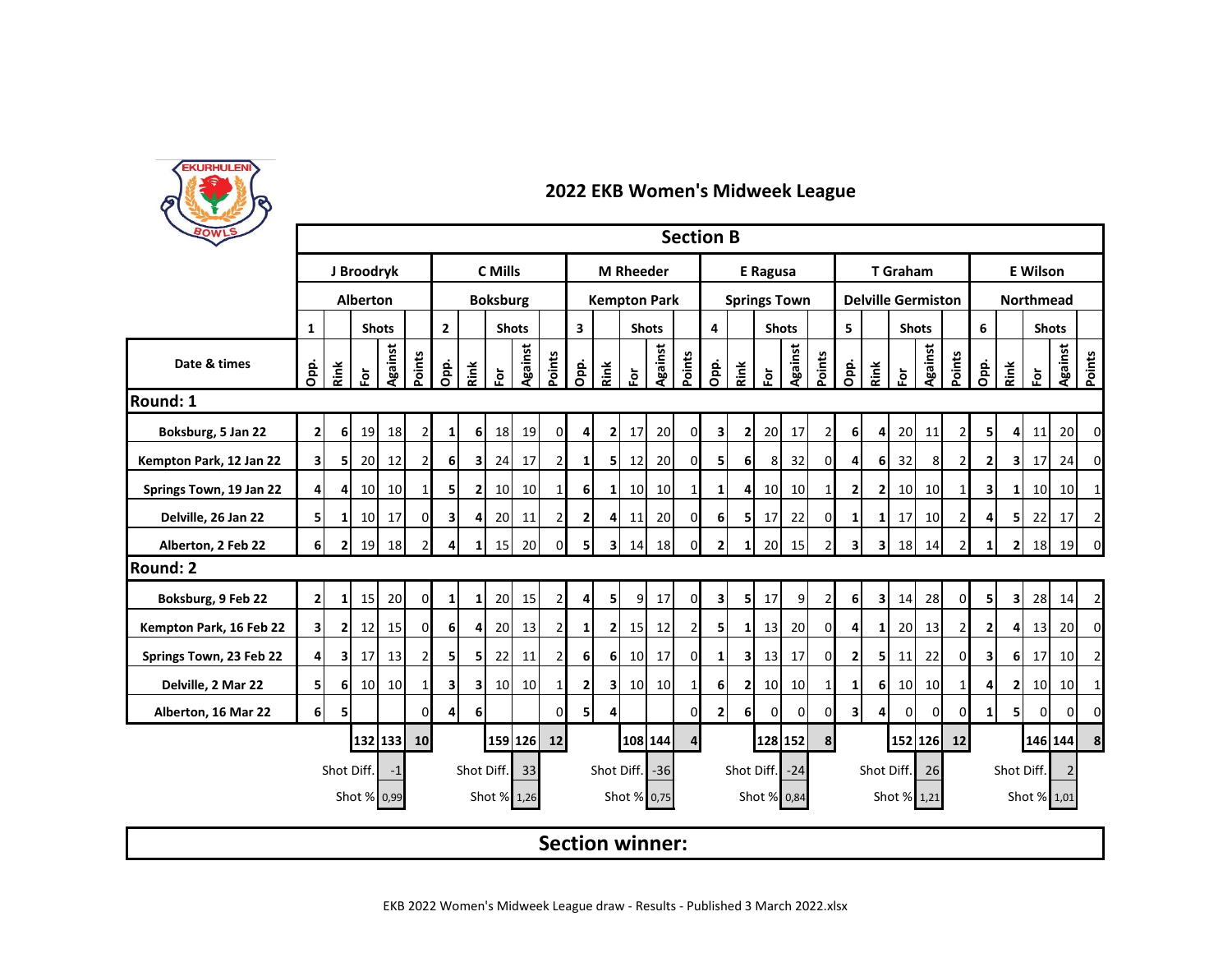

| BOWLS                | <b>Section C</b>                                                                                                                                             |                         |                  |                 |                |                             |                |                 |                           |                                         |                |                |                        |         |                |                |                         |                 |                 |                |                         |                         |                 |                 |                          |                        |              |                      |                          |  |
|----------------------|--------------------------------------------------------------------------------------------------------------------------------------------------------------|-------------------------|------------------|-----------------|----------------|-----------------------------|----------------|-----------------|---------------------------|-----------------------------------------|----------------|----------------|------------------------|---------|----------------|----------------|-------------------------|-----------------|-----------------|----------------|-------------------------|-------------------------|-----------------|-----------------|--------------------------|------------------------|--------------|----------------------|--------------------------|--|
|                      |                                                                                                                                                              |                         | <b>M</b> Hannah  |                 |                |                             |                |                 | K van Kuijeren            |                                         |                |                | <b>M</b> Lowery        |         |                |                | <b>S</b> Buncombe       |                 |                 |                |                         |                         | C de Villiers   |                 |                          | <b>Bye</b>             |              |                      |                          |  |
|                      |                                                                                                                                                              |                         | <b>Benoni CC</b> |                 |                |                             |                |                 | <b>Delville Germiston</b> |                                         |                |                | <b>Northmead</b>       |         |                |                |                         | <b>Edenvale</b> |                 |                |                         |                         | Reading         |                 |                          |                        |              |                      |                          |  |
|                      | $\mathbf{1}$                                                                                                                                                 |                         |                  | <b>Shots</b>    |                | $2^{\circ}$<br><b>Shots</b> |                |                 |                           | $\overline{\mathbf{3}}$<br><b>Shots</b> |                |                | 4                      |         | <b>Shots</b>   |                |                         | 5               |                 | <b>Shots</b>   |                         |                         | 6               | <b>Shots</b>    |                          |                        |              |                      |                          |  |
| Date & times         | Opp.                                                                                                                                                         | Rink                    | $\bf \bar{e}$    | Against         | Points         | Opp.                        | Rink           | $\bf \bar{e}$   | <b>Against</b>            | Points                                  | Opp.           | Rink           | ō.                     | Against | Points         | Opp.           | Rink                    | $\bf \bar{e}$   | Against         | Points         | Opp.                    | Rink                    | è               | Against         | Points                   | Opp.                   | Rink         | $\tilde{\mathbf{e}}$ | <b>Against</b><br>Points |  |
| Round: 1             |                                                                                                                                                              |                         |                  |                 |                |                             |                |                 |                           |                                         |                |                |                        |         |                |                |                         |                 |                 |                |                         |                         |                 |                 |                          |                        |              |                      |                          |  |
| Benoni CC, 5 Jan 22  | $\overline{2}$                                                                                                                                               | 6                       | 19               | 11              | $\overline{2}$ | 1 <sup>1</sup>              | 6 <sup>1</sup> | 11              | 19                        | <sub>0</sub>                            | $\overline{4}$ | 2 <sub>1</sub> | 9                      | 23      | $\mathbf{0}$   | 3              | $\mathbf{2}$            | 23              | 9               | 2              | 6                       | 4                       |                 | Bye             |                          | 51                     | 4            |                      | Bye                      |  |
| Delville, 12 Jan 22  | 31                                                                                                                                                           | 5                       | 11               | 21              | 0              | 6                           | 3l             |                 | Bye                       |                                         | $1\vert$       | 51             | 21                     | 11      | 2 <sub>l</sub> | 5              | 6 <sup>1</sup>          | 20              | 10              | $\overline{2}$ | 4                       | 6                       | 10              | 20              | $\mathbf{0}$             | 2                      | 3            |                      | Bye                      |  |
| Northmead, 19 Jan 22 | $\overline{4}$                                                                                                                                               | 4                       | 10 <sup>1</sup>  | 10              | $1\vert$       | 5                           | $\mathbf{2}$   | <b>10</b>       | 10 <sup>1</sup>           | $1\vert$                                | 6              | 1              |                        | Bye     |                | $\mathbf{1}$   | 4                       | 10 <sup>1</sup> | 10 <sup>1</sup> | $\mathbf{1}$   | $\mathbf{2}$            | $\mathbf{2}$            | 10 <sup>1</sup> | 10 <sup>1</sup> |                          | 3                      | 1            |                      | Bye                      |  |
| Edenvale, 26 Jan 22  | 5                                                                                                                                                            | 1                       | 17               | 21              | $\Omega$       | 3                           | 4              | 21              | 8                         | $\overline{2}$                          | 2 <sub>1</sub> | 4              | 8                      | 21      | $\mathbf{0}$   | 6              | 5                       |                 | Bye             |                | 1                       | 1                       | 21              | 17              | $\overline{\mathcal{L}}$ | Δ                      | 51           |                      | Bye                      |  |
| Reading, 2 Feb 22    | <b>6</b>                                                                                                                                                     | $\overline{2}$          |                  | Bye             |                | 4                           | $\mathbf{1}$   | 25              | 13                        | $\overline{2}$                          | 5 <sub>l</sub> | 31             | 14                     | 14      | 1 <sup>1</sup> | $\mathbf{2}$   | $\mathbf{1}$            | 13              | 25              | 0              | $\overline{\mathbf{3}}$ | $\mathbf{3}$            | 14              | 14              |                          | 1                      | $\mathbf{2}$ |                      | Bye                      |  |
| Round: 2             |                                                                                                                                                              |                         |                  |                 |                |                             |                |                 |                           |                                         |                |                |                        |         |                |                |                         |                 |                 |                |                         |                         |                 |                 |                          |                        |              |                      |                          |  |
| Benoni CC, 9 Feb 22  | $\overline{2}$                                                                                                                                               | 1                       | 16               | 15 <sub>l</sub> | $\overline{2}$ | $1\vert$                    | $\mathbf{1}$   | 15              | 16                        | $\overline{0}$                          | 4 <sup>1</sup> | 5              | 9                      | 26      | $\overline{0}$ | 3              | 5                       | 26              | 9               | $\overline{2}$ | 6                       | $\overline{\mathbf{3}}$ |                 | Bye             |                          | 51                     | з١           |                      | Bye                      |  |
| Delville, 16 Feb 22  | $\overline{\mathbf{3}}$                                                                                                                                      | 2                       | 19               | 18              | $\overline{2}$ | 6                           | $\overline{4}$ |                 | Bye                       |                                         | 1 <sup>1</sup> | $\mathbf{2}$   | 18                     | 19      | $\mathbf{0}$   | 51             | $\mathbf{1}$            | 21              | 17              | 2              | 4                       | $\mathbf{1}$            | 17              | 21              | $\Omega$                 | 2                      |              |                      | Bye                      |  |
| Northmead, 23 Feb 22 | $\overline{4}$                                                                                                                                               | $\overline{\mathbf{3}}$ | 16               | <b>16</b>       | 1              | 5                           | 5              | 15              | 11                        | 2                                       | 6 <sup>1</sup> | 6              |                        | Bye     |                | 1 <sup>1</sup> | $\overline{\mathbf{3}}$ | 16              | 16              | $\mathbf{1}$   | $\mathbf{2}$            | 5                       | 11              | 15              | $\Omega$                 | 3                      | 61           |                      | Bye                      |  |
| Edenvale, 26 Jan 22  | 51                                                                                                                                                           | 6                       | 10 <sup>1</sup>  | 10 <sup>1</sup> | 11             | 31                          | зI             | 10 <sup>1</sup> | 10                        | $1\vert$                                | 2 <sub>1</sub> | зI             | 10 <sup>1</sup>        | 10      | 1              | 6 <sup>1</sup> | $\overline{2}$          |                 | Bye             |                | $1\vert$                | 6                       | 10 <sup>1</sup> | 10 <sup>1</sup> | 1                        | 4                      | $\mathbf{2}$ |                      | Bye                      |  |
| Reading, 16 Mar 22   | 6 <sup>1</sup>                                                                                                                                               | 5                       |                  | Bye             |                | $\overline{4}$              | 6              |                 |                           | $\Omega$                                | 51             | 4              |                        |         | $\overline{0}$ | 2 <sub>l</sub> | 6 <sup>1</sup>          | $\overline{0}$  | $\overline{0}$  | 0              | $\overline{\mathbf{3}}$ | 4                       | $\mathbf 0$     | $\mathbf 0$     | 0                        | 1                      |              |                      | Bye                      |  |
|                      |                                                                                                                                                              |                         |                  | 118 122         | 9              |                             |                | 107             | 87                        | 8                                       |                |                |                        | 89 124  | 4 <sup>1</sup> |                |                         | 129             | 96              | 10             |                         |                         |                 | 93 107          |                          |                        |              | 01                   | 0 <br>$\mathbf{0}$       |  |
|                      |                                                                                                                                                              |                         |                  | $-4$            |                |                             |                |                 | 20                        |                                         |                |                |                        | $-35$   |                |                |                         |                 | 33              |                |                         |                         |                 | $-14$           |                          | Shot Diff.<br>$\Omega$ |              |                      |                          |  |
|                      | Shot Diff.<br>Shot Diff.<br>Shot Diff.<br>Shot Diff.<br>Shot Diff.<br>Shot % ####<br>Shot % 0,97<br>Shot % 1,23<br>Shot % 0,72<br>Shot % 1,34<br>Shot % 0,87 |                         |                  |                 |                |                             |                |                 |                           |                                         |                |                |                        |         |                |                |                         |                 |                 |                |                         |                         |                 |                 |                          |                        |              |                      |                          |  |
|                      |                                                                                                                                                              |                         |                  |                 |                |                             |                |                 |                           |                                         |                |                | <b>Section winner:</b> |         |                |                |                         |                 |                 |                |                         |                         |                 |                 |                          |                        |              |                      |                          |  |